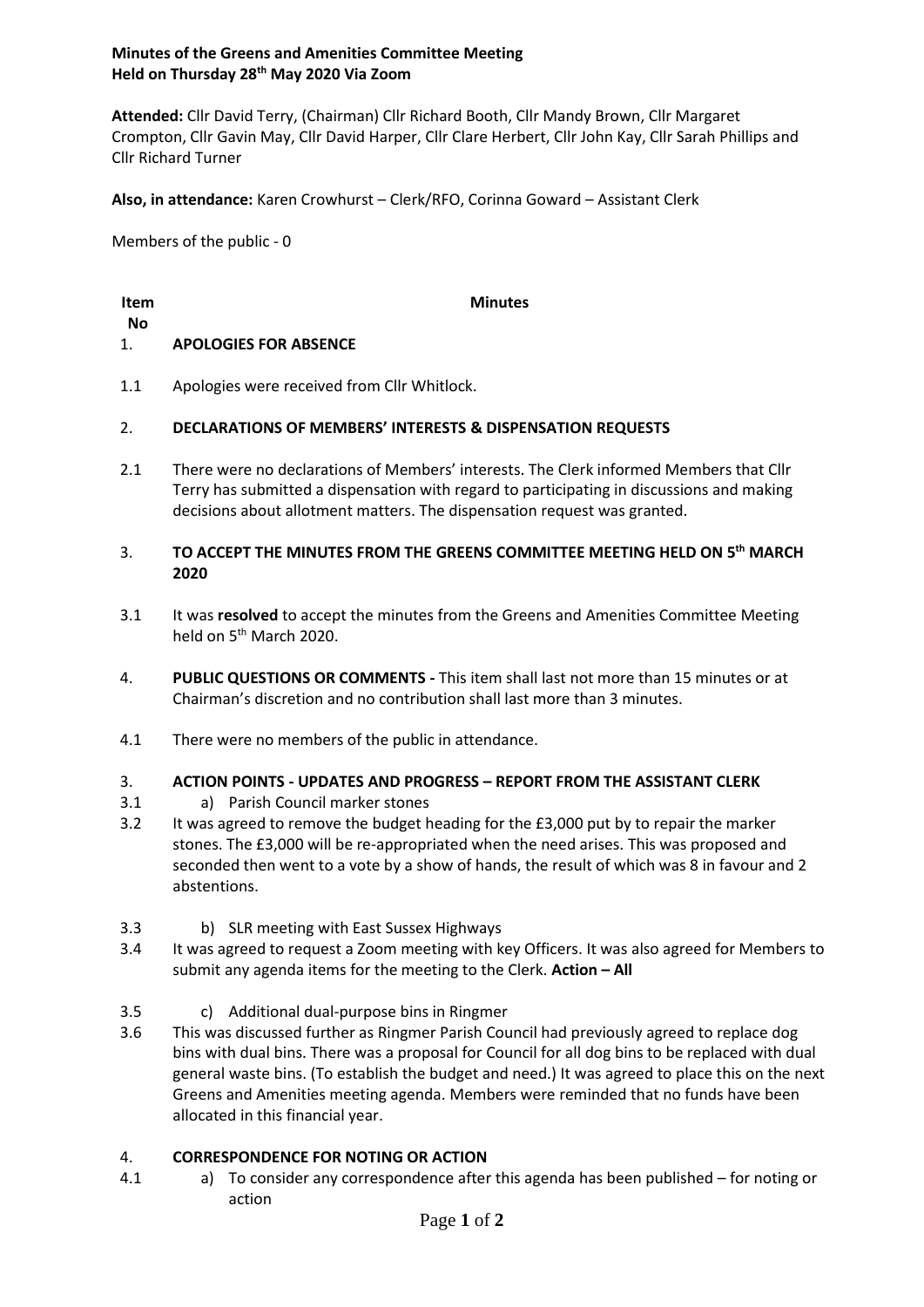4.2 There was no correspondence for consideration.

#### 5. **VILLAGE GREEN**

- 5.1 a) Village pond update and agree any actions
- 5.2 The Assistant Clerk reported that there is a tree nearby which may need to be cut in due course, if ash die back is confirmed.
- 5.3 b) Bench Maintenance
- 5.4 The Assistant Clerk reported that the Parish Council Contractor has completed painting and repairing benches on the Village Green. Members commented that the benches are very much improved.

5.5

- 5.6 c) Request for memorial bench and tree on the village green This action is still on going.
- 5.7
- 5.8 d) Perimeter fencing at Delves House – update and agree any further actions This action is still on going.

5.9

5.10 e) To consider any other matters relating to the Village Green There were no other matters relating to the Village Green for consideration.

#### 6. **PLAY AREAS**

- a) Repair or renewal of play equipment arising from annual inspection reports Progress update and agree any further actions
- 6.1 Members considered the reports provided which were previously circulated. After some discussion Members concluded that there is a lot of repairs and replacement of play equipment and the Council needs to take these tasks in hand. It was **resolved** to establish a working group to propose various replacement/renewal(s) of play area equipment and resurfacing and to concentrate on the Village Green as it has Section 106 Funds available A request was made for play equipment to be made available to over 12 year olds. Members **resolved** to appoint Cllr Booth, Cllr Harper, Cllr May, and Cllr Terry to the Play Areas Working Group to make recommendations to Full Council for approval.
- 6.2 b) To agree to commence works arising from annual inspection reports
- 6.3 It was **resolved** to address the High and Medium Risks outlined in the report and to instruct the Contractor(s) to carry out the work as soon as possible.
- 6.4 After receiving a proposal for all of the above which was seconded, a vote was held by a show of hands. – All were in favour.
- 7. **OPEN SPACES -** To consider any matters relating to open spaces for actions or decision
- 7.2 a) Sadlers Way
	- b) Middleham Close
	- c) Gote Lane
	- d) Rushey Green
- 7.3 It was reported that the weeds at Sadlers Way have now been removed.

#### 8. **RELOCATION OF SKATE RAMP**

- 8.1 a) Progress to date
- 8.2 It was reported that no progress has been made due to Covid 19. After some discussion taking into account the need for consultation, the views of residents needing to be sought with regard to the sighting of the skate park as well funding, the support from Chris Bibb -